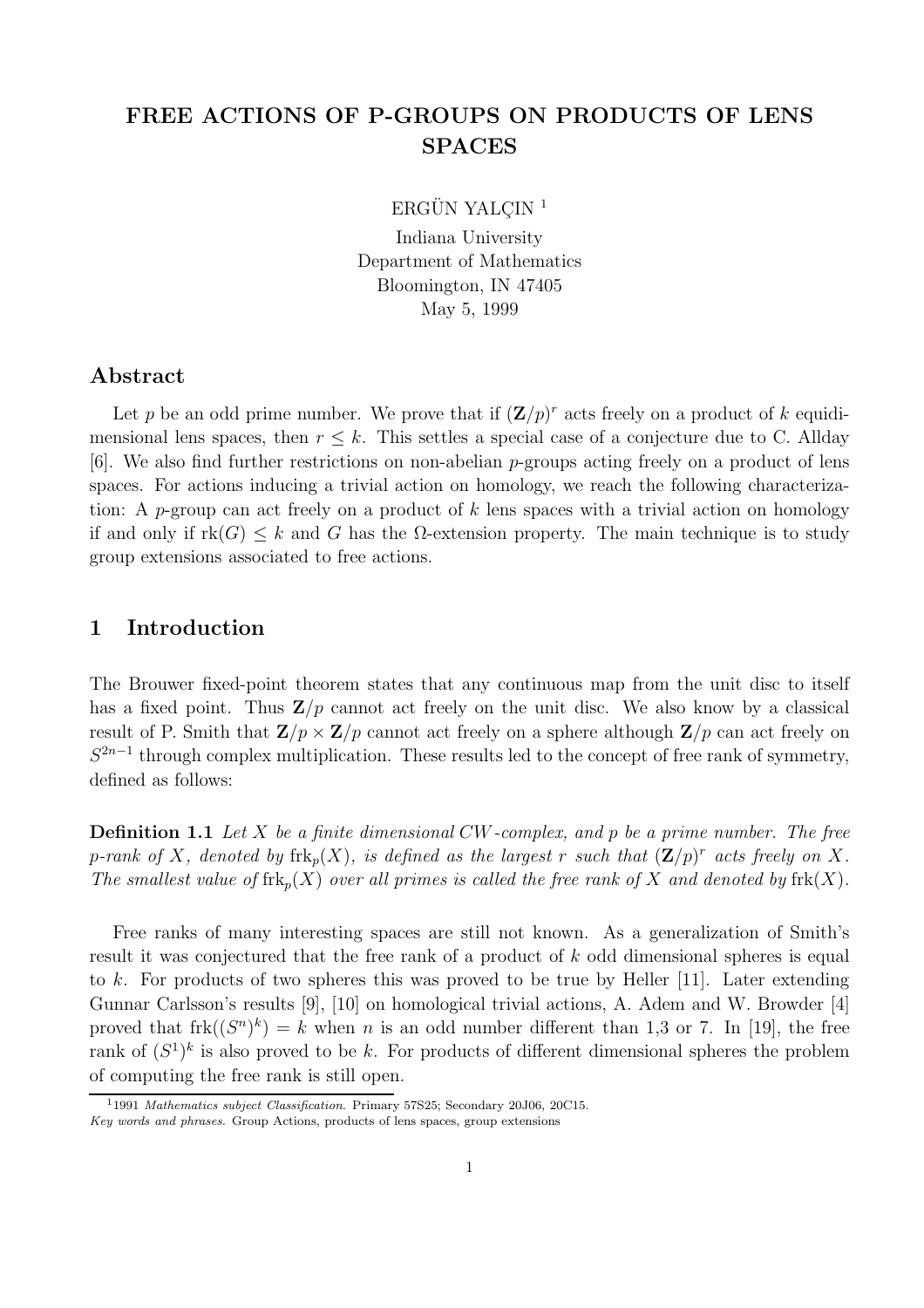Although free actions on products of real projective spaces are better understood, there are still many unanswered questions. In its general form, the problem of computing the free 2-rank of  $\mathbf{R}P^{n_1} \times \ldots \times \mathbf{R}P^{n_k}$  is still open. For products of equidimensional real projective spaces a complete solution to this problem is given in [5]. We found

$$
frk_2((\mathbf{R}P^n)^k) = \begin{cases} 0, & \text{if } n \text{ is even,} \\ k, & \text{if } n \equiv 1 \bmod 4 \\ 2k, & \text{if } n \equiv 3 \bmod 4. \end{cases}
$$

In this paper we study free actions on products of lens spaces. By a lens space, we mean the standard lens space  $L_p^{2n-1}(a_1,\ldots,a_n)$  where  $(a_i,p)=1$ , and we denote it simply by  $L_p^{2n-1}$ . We prove the following:

**Theorem A** If  $(\mathbf{Z}/p)^r$  acts freely on a finite dimensional CW-complex homotopy equivalent to a product of k equidimensional lens spaces, then  $r \leq k$ .

Since  $(\mathbf{Z}/p)^k$  acts freely on  $L_p^{2n_1-1} \times \ldots \times L_p^{2n_k-1}$  by a coordinatewise action, we obtain that

$$
frk_p(L_p^{2n_1-1} \times \ldots \times L_p^{2n_k-1}) = k \text{ when } n_1 = \ldots = n_k.
$$

This proves the equidimensional case of a conjecture, due to C. Allday [6], which states that free p-rank of products of any k lens spaces is  $k$ .

When the action on homology is a permutation action we prove:

**Theorem B** If  $G = (\mathbf{Z}/p)^r$  acts freely on a finite dimensional CW-complex X homotopy equivalent to a product of k equidimensional lens spaces by permuting a basis of  $H_1(X, \mathbf{F}_p)$ , then  $r \leq \dim_{\mathbf{F}_p} H_1(X, \mathbf{F}_p)^G.$ 

We also show that if the lens spaces in the product are  $(2n - 1)$ -dimensional and n is not a pth power, then the action on homology is always a permutation action, and hence the stronger inequality holds in this case. We also note that Theorem B is analogous to a recent result of Adem and Benson [3] on free actions on products of equidimensional spheres.

In the rest of the paper, we study the conditions on a nonabelian  $p$ -group to act freely on a product of lens spaces with a trivial action on homology. There is a formal similarity between these conditions and the conditions on groups which can act freely on a torus. Recall that any finite group can act freely on some torus (see [13]), but when the action is required to induce a trivial action on homology in integral coefficients, only abelian groups can act freely. In particular the following is known (see [19]) :

Theorem : A finite group G can act freely on a k torus with a trivial action on homology if and only if  $rk(G) \leq k$  and G is abelian.

The cohomology of nonabelian  $p$ -groups which can act freely on a product of lens spaces resembles the cohomology of abelian  $p$ -groups in mod  $p$  coefficients. There is a group theoretical explanation of such groups (due to T. Weigel [17]):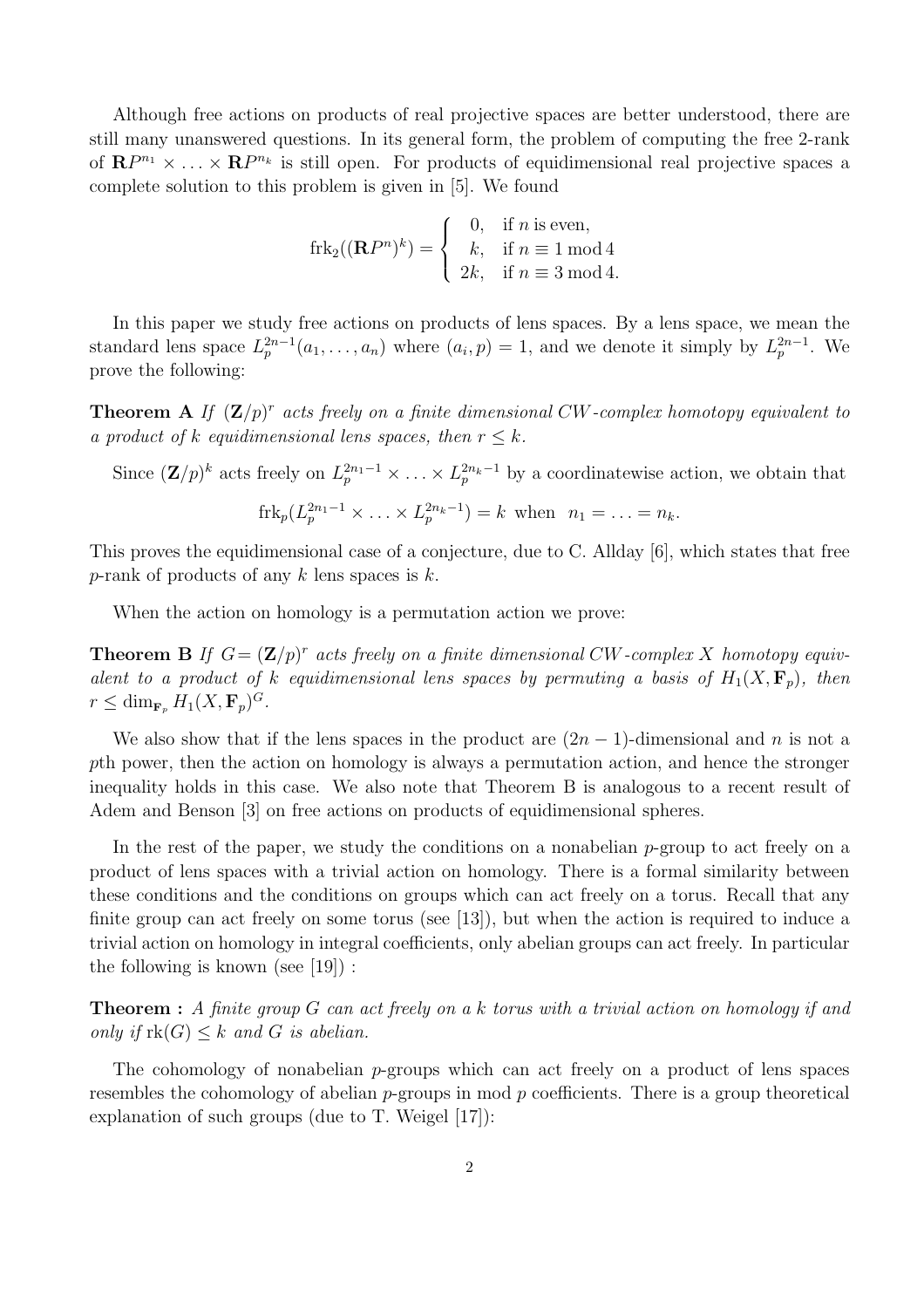**Definition:** A group G said to have  $\Omega$ -extension property if  $G \cong P/\Omega_1(P)$  for some p-central p-group P where  $\Omega_1(P) = \langle x \in P | x^p = 1 \rangle$ .

Recall that a group is called  $p$ -central if all the elements of order  $p$  in the group are central. We prove the following:

**Theorem C**: A p-group G can act freely on a product of k lens spaces with a trivial action on homology if and only if  $rk(G) \leq k$  and G has the  $\Omega$ -extension property.

The free action that we construct comes from linear actions on spheres and hence the lens spaces in the product can be taken to have the same dimensions. This tells us that a p-group will act freely on a product of equidimensional lens spaces with a trivial action on homology if it acts freely on any product of lens spaces with a trivial action on homology. Note that the analogous statement for free p-group actions on products of spheres is not true. We discuss this further in Section 6.

In section 5, we find another characterization of p-groups which have the Ω-extension property in terms of an invariant called the Yagita invariant. It turns out that a p-group has the  $\Omega$ extension property if and only if its Yagita invariant in mod  $p$  coefficients is 2. This gives a nice second characterization of p-groups that can act freely on products of lens spaces with a trivial action.

In the last section, we discuss some open problems about the free actions of  $p$ -groups on products of spheres and give some applications of the results of this paper to these problems.

*Notation and conventions:* Throughout the paper, p denotes an odd prime number, and  $\mathbf{Z}/p$ denotes integers modulo p. We call a group an elementary abelian p-group of rank n if it is isomorphic to  $(\mathbf{Z}/p)^n$ , an *n*-fold product of  $\mathbf{Z}/p$  with itself, for some integer *n*. By "rank of a p-group  $G^{\prime\prime}$ , denoted by rk(G), we will always mean the rank of the largest elementary abelian p-subgroup, and the rank of a finite group will be the maximum value of the ranks of all its Sylow subgroups. Finally, when we are proving our results, we will assume that all the lens spaces  $L_p^{2n-1}$  have a dimension of at least 3, because the results of this paper are already known to be true for products of  $L_p^1 \simeq S^1$  (see [19]).

Acknowledgements: I am grateful to Alejandro Adem and Jim Davis for their support during the preparation of this paper.

## 2 Proof of Theorem A

Let X be a finite  $CW$ -complex homotopy equivalent to a product of  $k$  equidimensional lens spaces, which we denote by  $X \simeq \prod_k$ k  $L_p^{2n-1}$ , and let G be a p-group acting freely on X. The covering map  $X \to X/G$  gives an extension of p-groups

$$
0 \to \pi_1(X, x_o) \to \pi_1(X/G, \bar{x}_o) \to G \to 1
$$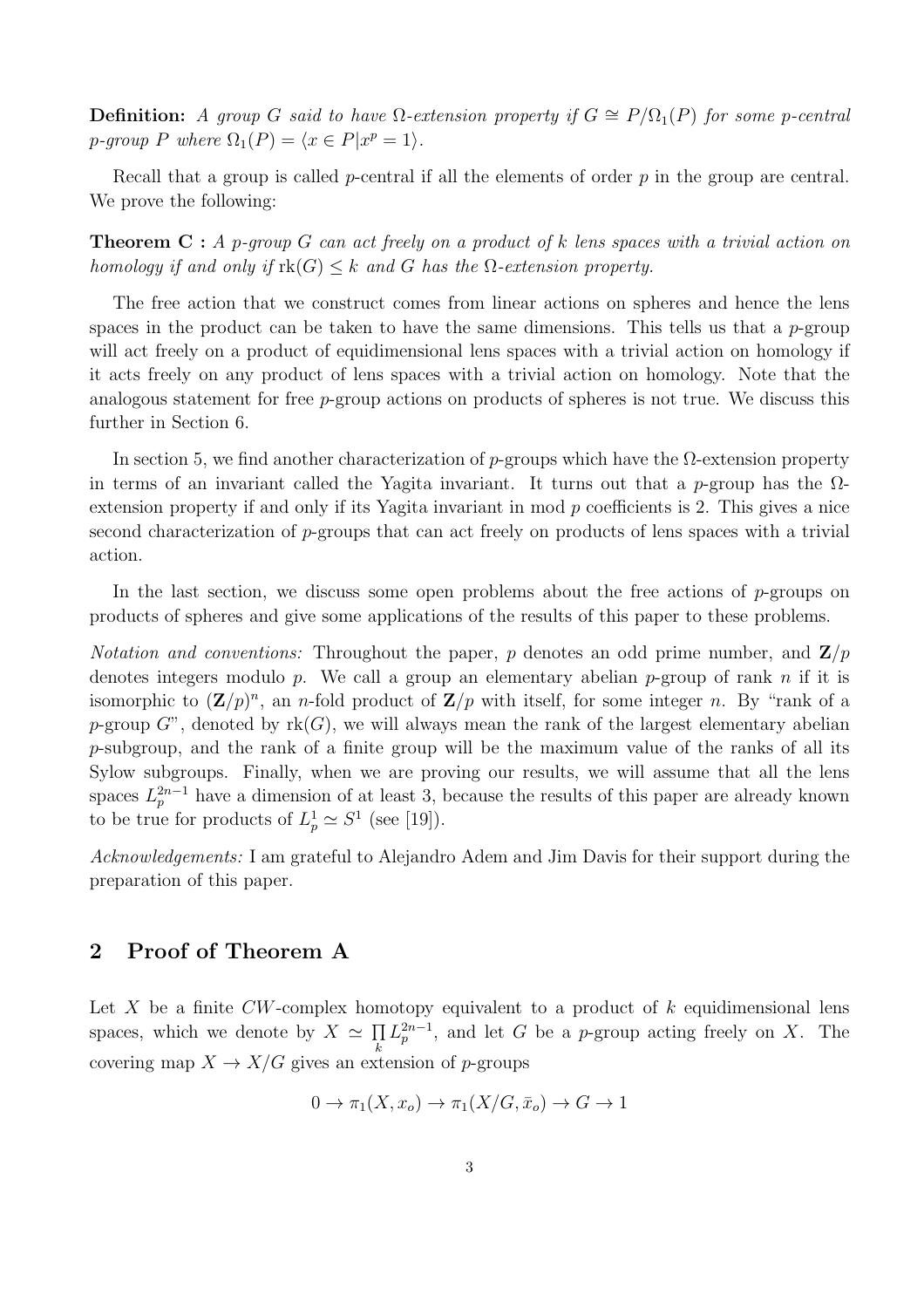where  $\pi_1(X, x_o) \cong (\mathbf{Z}/p)^k$ , and  $P = \pi_1(X/G, \bar{x}_o)$  acts freely on the universal cover of X. Since the universal cover of X is homotopy equivalent to  $(S^{2n-1})^k$ , we can apply the result of Adem and Browder [4] on group actions on products of spheres, and obtain that  $rk(P) = k$ . So, to prove theorem A, it is enough to prove the following statement:

**Statement:** If  $0 \to (\mathbf{Z}/p)^k \to P \to (\mathbf{Z}/p)^r \to 1$  is an extension such that  $\text{rk}(P) = k$ , then  $r \leq k$ .

Unfortunately, this statement is not true. A counterexample to this statement (due to A. Caranti) was given in [6]. One can also find similar examples using the family of  $p$ -groups constructed by Ol'shanskii [14].

So, to prove Theorem A, one should look for other obstructions on the extensions associated with free actions. We prove the following:

**Proposition 2.1** If a p-group G acts freely on  $X \simeq \prod_k L_p^{2n-1}$ , then as an  $\mathbf{F}_pG$ -module  $\pi_1(X, x_o) \cong$  $H_{2n-1}(Y, \mathbf{F}_p)$  where Y is the universal cover of X. In particular, as an  $\mathbf{F}_p$ G-module,  $\pi_1(X, x_o)$ is a mod p reduction of a  $\mathbb{Z}$ -free  $\mathbb{Z}$ G-module.

*Proof.* Since  $X \simeq \prod_k$ k  $L_p^{2n-1}$ , there is a basis  $x_1, \ldots, x_k$  for  $H^1(X, \mathbf{F}_p)$  such that

 $H^*(X, \mathbf{F}_p) \cong \wedge_{\mathbf{F}_p} (x_1, \ldots, x_k) \otimes \mathbf{F}_p[\beta x_1, \ldots, \beta x_k] / ((\beta x_1)^n, \ldots, (\beta x_k)^n).$ 

We first observe the following:

**Lemma 2.2** If n is not a pth power, then G must permute the  $x_i$ 's.

*Proof.* This is because of the Binomial Coefficient Theorem. Observe that since the  $\mathbf{F}_p$ -vector space generated by  $(\beta x_i)^n$ 's is an  $\mathbf{F}_pG$ -module, for any j,  $g(\beta x_j)^n$  must be a linear combination of  $(\beta x_i)^n$ 's. If n is not a pth power, then  $g(\beta x_j)^n = (g(\beta x_j)^n = (\sum a_i \beta x_i)^n$  will not be spanned by  $(\beta x_1)^n, \ldots, (\beta x_k)^n$  unless all  $a_i$ 's except one are zero.  $\Box$ 

Let V be the vector space generated by  $(\beta x_i)^n$ 's. The above lemma in particular tells us that when *n* is not a pth power,  $H^1(X, \mathbf{F}_p) \cong V$  as an  $\mathbf{F}_pG$ -module. Observe that when *n* is a pth power, this is still true since the pth power map gives an isomorphism between  $\mathbf{F}_p$ G-modules generated by  $x_i$ 's and  $\mathbf{F}_p$ G-modules generated by  $x_i^p$ <sup>p</sup>'s. So,  $H^1(X, \mathbf{F}_p) \cong V$  for all *n*.

Now, consider the  $E = \pi_1(X, x_o)$  action on Y. The Cartan-Leray spectral sequence for this action gives the following short exact sequence of G-modules:

$$
0 \to H^{2n-1}(Y, \mathbf{F}_p) \xrightarrow{d_{2n}} H^{2n}(E, \mathbf{F}_p) \xrightarrow{\pi^*} H^{2n}(X, \mathbf{F}_p) \to 0
$$

Since ker  $\pi^* = V \cong H^1(X, \mathbf{F}_p)$ , we obtain that  $H^1(X, \mathbf{F}_p) \cong H^{2n-1}(Y, \mathbf{F}_p)$  as  $\mathbf{F}_pG$ -modules. Taking duals, we conclude  $\pi_1(X, x_o) \cong H_{2n-1}(Y, \mathbf{F}_p)$ .  $\Box$ 

Now, we prove a result on group extensions to complete the proof of Theorem A.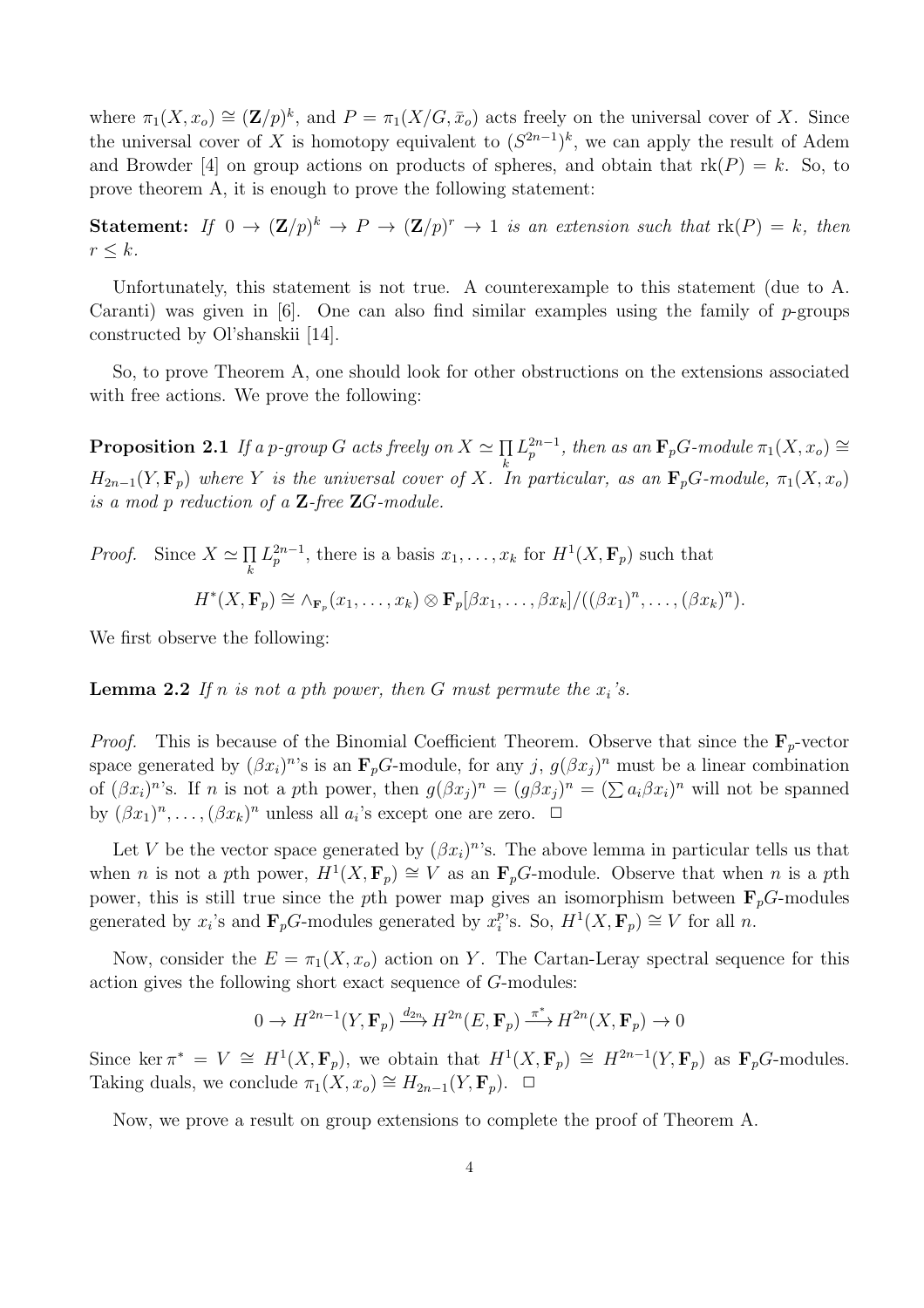**Proposition 2.3** Let  $0 \to E \to P \to G \to 1$  be an extension where  $E \cong (\mathbf{Z}/p)^k$ ,  $G \cong (\mathbf{Z}/p)^r$ and  $rk(P) = k$ . Suppose that as an  $\mathbf{F}_pG$ -module E is isomorphic to the mod p reduction of a **Z**-free **Z**G-module. Then,  $r \leq k$ .

*Proof.* Let M be a Z-free ZG-module such that  $E \cong \mathbf{F}_p \otimes M$  as an  $\mathbf{F}_p$ G-module. Let H be the subgroup of elements which acts trivially on M. Then,  $G/H$  acts faithfully on M, and by a result of A. Adem and W. Browder in [4], we have

$$
\operatorname{rk}(G/H) \le \frac{1}{p-2} (k - \operatorname{rk}(E^G)) \le k - \operatorname{rk}(E^G)
$$

where  $E^G$  denotes the invariant submodule of E under G action. So, to prove the lemma it is enough to show that  $rk(H) \leq rk(E^G)$ . We will do this by constructing an injective homomorphism from H to  $E^G$ .

Let  $\Phi: H \to E$  be the map defined as  $\Phi(h) = x^p$  where x is a representative of h in P. Since H acts trivially on E,  $\Phi(h)$  is independent from the choice of x. Moreover, for any  $x, y \in G$ which represents  $h_1$  and  $h_2$  in H, we have  $(xy)^p = x^p y^p [y, x]^{p(p-1)/2} = x^p y^p$ , which implies that  $\Phi(h_1h_2) = \Phi(h_1)\Phi(h_2)$ . Hence,  $\Phi$  is a homomorphism. Moreover, since E is a maximal elementary abelian subgroup,  $\Phi(h)$  cannot be zero for any  $h \in H$ . So,  $\Phi$  is injective. Finally, let  $g \in G$  and  $h \in H$ . If  $x \in G$  is an element representing h, then we have  $[x, [x, g]] = 1$  which implies  $[x^p, g] = [x, g]^p = 1$ . This shows that g acts trivially on  $\Phi(h) = x^p$ . Since this is true for all  $q \in G$  and  $h \in H$ , we obtain  $\Phi(H) \subseteq E^G$ . This completes the proof.  $\Box$ 

Thus, the proof of Theorem A is complete.

## 3 Proof of Theorem B

In the previous section we observed that when a p-group G acts freely on a finite complex X homotopy equivalent to a product of k equidimensional lens spaces, i.e.  $X \simeq \prod_k$ k  $L_p^{2n-1}$ , there exists an extension of the form

$$
0 \to E \to P \to G \to 1
$$

where  $E \cong (\mathbf{Z}/p)^k$  and  $\text{rk}(P) = k$ . We also showed that G action on E comes from a Z-free  $\mathbf{Z}G$ -module. In this section we will study the situation where G action on E is a permutation action. For this we need a stronger condition for the extension which is defined as follows:

**Definition 3.1** Let G be a finite group, and M be a G-module. A class  $\alpha \in H^n(G,M)$  is called special if  $\text{res}_C^G$   $\alpha \neq 0$  for every cyclic subgroup  $C \subseteq G$  of prime order. An extension  $0 \to M \to P \to G \to 1$  is called special if the corresponding extension class  $\alpha \in H^2(G,M)$  is special.

We prove that in the given situation the associated extension is special.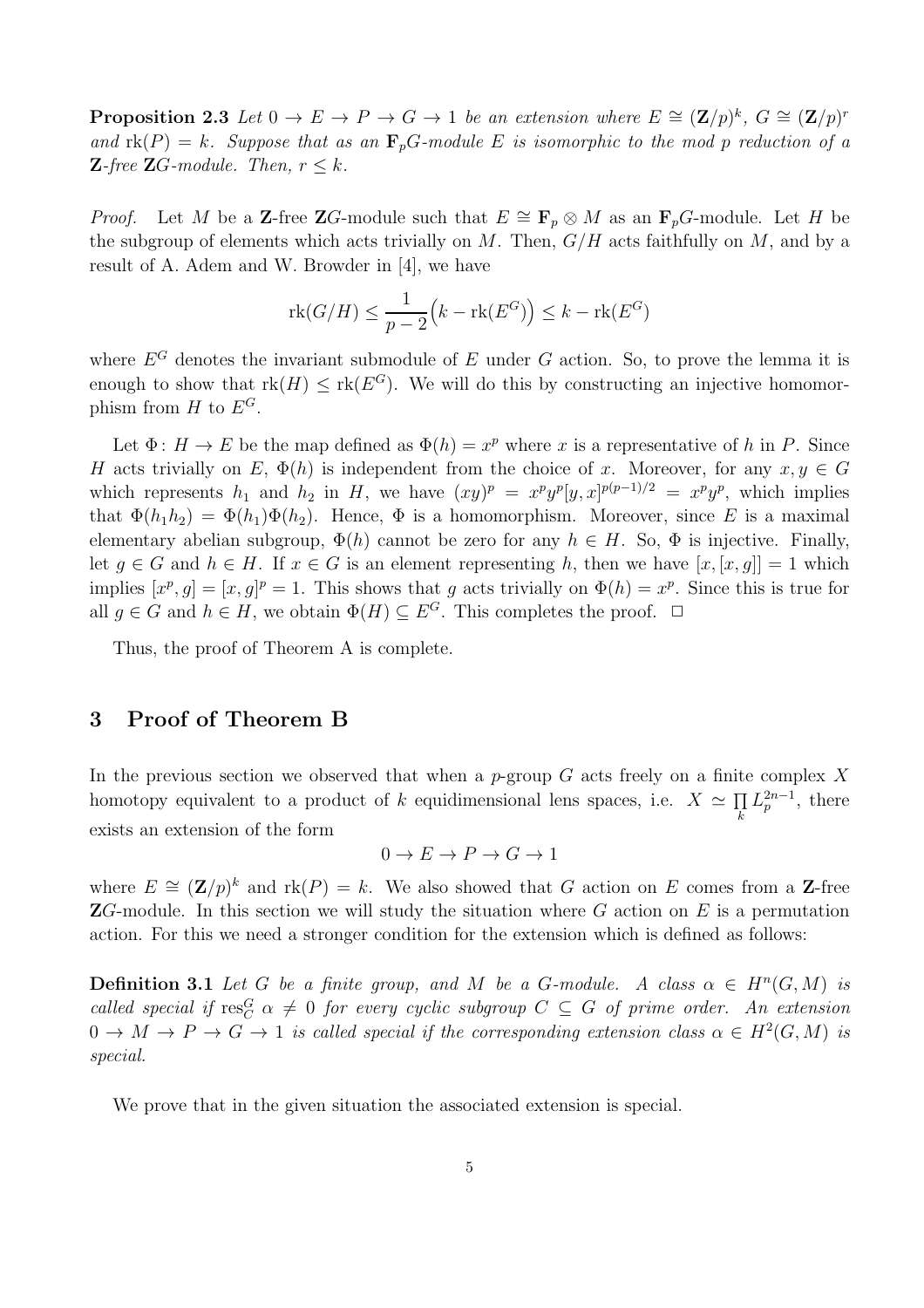**Proposition 3.2** If a p-group G acts freely on  $X \simeq \prod_k$ k  $L_p^{2n-1}$ , and if every element of order  $p$ in G acts on homology by permuting a basis, then  $0 \to \pi_1(X, x_o) \to \pi_1(X/G, \bar{x}_o) \to G \to 1$  is a special extension.

*Proof.* First observe that the restriction of the given extension  $0 \to \pi_1(X, x_o) \to \pi_1(X/G, \bar{x}_o) \to$  $G \to 1$  to a cyclic subgroup C of order p is equivalent as extensions to the associated extension

$$
0 \to \pi_1(X, x_o) \to \pi_1(X/C, \overline{x}_i) \to C \to 1
$$

of the reduced C action on X. So, it is enough to prove the proposition for the extensions associated to free  $\mathbf{Z}/p$  actions. To the contrary, assume that  $G = \mathbf{Z}/p$  acts freely on X and the associated extension splits. We will reach a contradiction.

Consider the following lemma, due to A. Adem [1]:

**Lemma 3.3**  $G \cong \mathbf{Z}/p$ , X is a finite dimensional G-space with

$$
H^{i}(X, \mathbf{F}_p) \cong \begin{cases} \mathbf{F}_p, & i = N, \\ 0, & i > N. \end{cases}
$$

If the generator  $\mu \in H^N(X, \mathbf{F}_p)$  is in the image of i<sup>\*</sup>, where i:  $X \to EG \times_G X$  is the fiber inclusion, then the action has fixed points.

Since  $X \simeq \prod_k$ k  $L_p^{2n-1}$  satisfies the conditions of this lemma, the image of  $i^*$  on the top dimension must be zero because  $G \cong \mathbf{Z}/p$  acts freely on X.

On the other hand, the map  $i: X \to EG \times_G X \simeq X/G$  can be written as the quotient map  $Y/E \to Y/P$  where Y is the universal cover of X,  $E = \pi_1(X, x_o)$ , and  $P = \pi_1(X/G, \bar{x}_o)$ . So, it fits into the following commutative diagram:

$$
H^*(P, \mathbf{F}_p) \xrightarrow{\operatorname{res}_E^P} H^*(E, \mathbf{F}_p)
$$

$$
\downarrow^{\pi_P^*} \qquad \qquad \downarrow^{\pi_E^*}
$$

$$
H^*(Y/P, \mathbf{F}_p) \xrightarrow{i^*} H^*(Y/E, \mathbf{F}_p)
$$

where the vertical maps comes from the projections  $\pi_P : Y/P \simeq EP \times_P Y \to BP$  and  $\pi_E : Y/E \to \pi$ BE. Since  $0 \to E \to P \to G \to 1$  is a split extension, the image of the restriction map res<sub>E</sub> is exactly  $H^*(E, \mathbf{F}_p)^G$ , the subring of the invariant classes. So, if we can show that  $\pi_E^*(u) \neq 0$  for some  $u \in H^N(E, \mathbf{F}_p)^G$  where N is the top dimension, then by the commutativity of the diagram, the image of  $i^*$  will be nontrivial, and hence we will reach a contradiction. So, to complete the proof it is enough to show that there is a class u in  $H^*(E, \mathbf{F}_p)^G$  such that  $\pi_E^*(u) \neq 0$ .

Let  $x_1, \ldots, x_k$  be a basis for  $H^1(E, \mathbf{F}_p)$  such that ker  $\pi_E$  is generated by  $(\beta x_i)^n$ 's. If n is not a pth power, then G must permute  $x_i$ 's, hence we can take  $u = \prod^k$  $\prod_{i=1}^{n} x_i (\beta x_i)^{n-1}$  as the desired class. So, assume  $n$  is a pth power. In this case, we have

$$
H^*(X,\mathbf{F}_p)\cong \wedge_{\mathbf{F}_p}(t_1,\ldots,t_k)\otimes \mathbf{F}_p[\beta t_1,\ldots,\beta t_k]/((\beta t_1)^n,\ldots,(\beta t_k)^n).
$$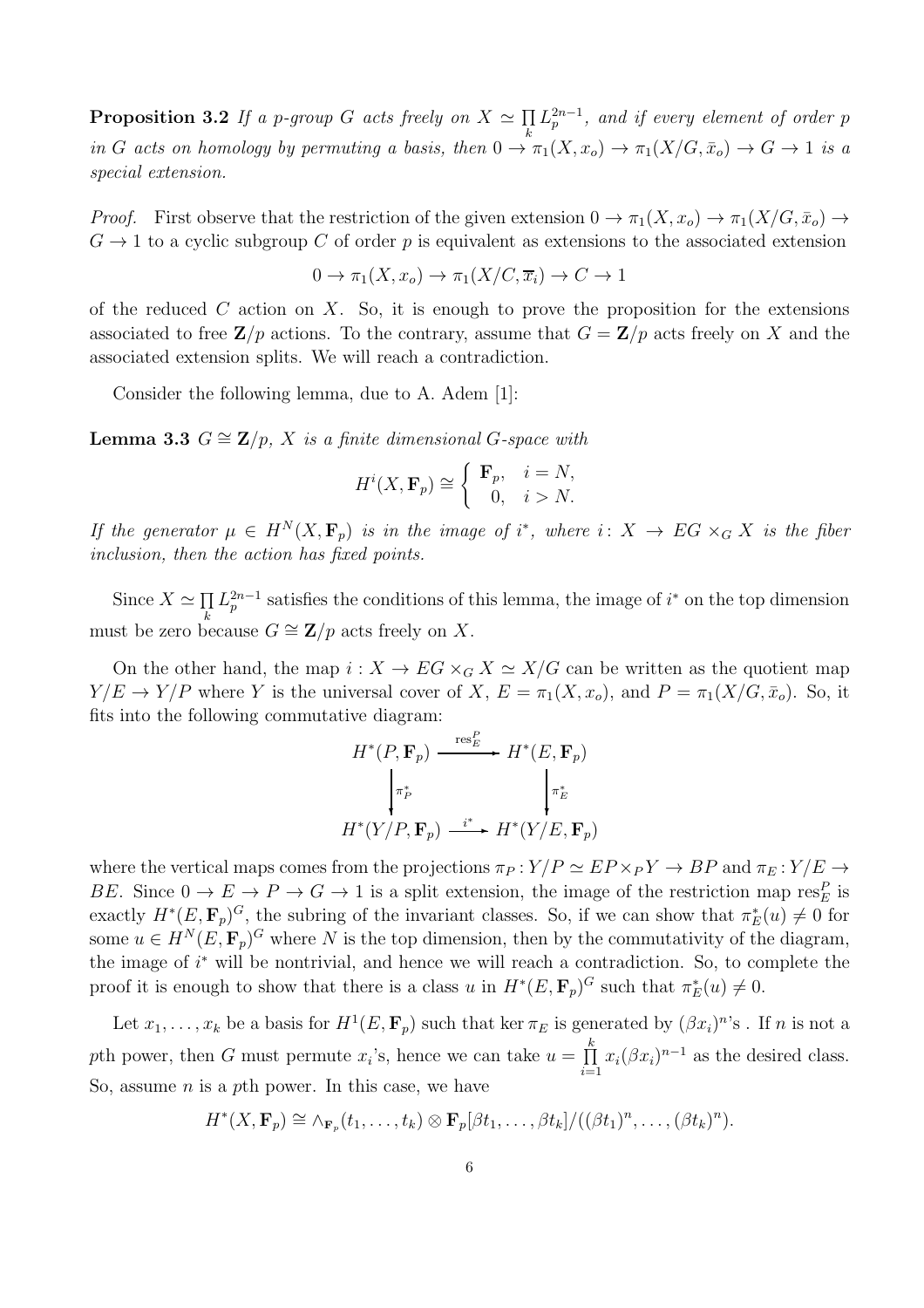for any basis chosen in  $H^1(E, \mathbf{F}_p)$ . Let  $t_1, \ldots, t_k$  be a basis permuted by G. Then, the product  $u = \prod^k$  $\prod_{i=1}^{k} t_i(\beta t_i)^{n-1}$  is an element in  $H^*(E, \mathbf{F}_p)^G$ , and  $\pi_E^*(u) \neq 0$ . The proof is complete.  $\Box$ 

Now, the proof of Theorem B follows from the following result:

**Proposition 3.4** Suppose that  $0 \to E \to P \to G \to 1$  is a special extension where  $E \cong (\mathbf{Z}/p)^k$ ,  $G \cong (\mathbf{Z}/p)^r$ , and G acts on E by permuting a basis. Then  $r \leq \text{rk}(E^G)$ .

To prove this we need the following lemma:

**Lemma 3.5** Let  $G \cong (\mathbf{Z}/p)^r$  and  $M \cong \mathbf{F}_p[G/H]$  as an  $\mathbf{F}_pG$ -module for some  $H \subseteq G$ . Then, for every  $\alpha \in H^2(G,M)$ , there exists an index p subgroup  $G_{\alpha} \subseteq G$  such that  $\text{res}_{\langle g \rangle}^G \alpha = 0$  for every  $g \in G_{\alpha}$ .

*Proof.* Let  $0 \to M \to P \to G \to 1$  be an extension represented by  $\alpha$ . Since  $H \subseteq G$  acts trivially on M, we can define a homomorphism  $\Phi: H \to M^G$  as in the proof of Lemma 2.3. Since  $M^G \cong \mathbf{F}_p$ , ker  $\Phi$  is an index p subgroup of H. Let  $K \subseteq G$  such that  $G \cong H \times K$ , and let  $G_{\alpha} = (\ker \Phi)K$ . For any  $g \in G_{\alpha}$ , we have two possibilities: Assume  $g \in \ker \Phi$ , then  $\Phi(g) = 0$ , hence the extension splits when restricted to  $\langle g \rangle$ . By the theory of group extensions, this means  $res_{\langle g \rangle}^G \alpha = 0$ . Now, assume  $g \notin \text{ker } \Phi$ , then g is not in H, and hence it acts by permuting a basis. Since  $H^*(\langle g \rangle, \mathbf{F}_p[\langle g \rangle]) = 0$ , res ${}_{\langle g \rangle}^G \alpha$  is zero. So,  $G_\alpha$  is a subgroup with the desired properties.  $\Box$ 

*Proof of Proposition 3.4* Since G action on E is a permutation action, as an  $\mathbf{F}_p$ G-module,  $E \cong \bigoplus_{i=1}^l \mathbf{F}_p[G/H_i]$  for some subgroups  $H_i \subseteq G$ , and the extension class  $\alpha$  can be written as  $(\alpha_1,\ldots,\alpha_l)\in H^2(G,E)\cong \bigoplus_{i=1}^l H^2(G,\mathbf{F}_p[G/H_i]).$  By the above lemma, for every  $\alpha_i$  we can find an index p subgroup  $G_i \subseteq G$  such that restriction of  $\alpha_i$  to any cyclic subgroup of  $G_i$  is zero. Note that the intersection of all  $G_i$ 's must be trivial, because otherwise there will be a cyclic subgroup C where  $res_C^G \alpha_i = 0$  for all i, and this will contradict the speciality of  $\alpha$ . Since the intersection with an index  $p$  subgroup decreases the rank by 1, to have a trivial intersection, we must have  $r \leq l = \text{rk}(E^G)$ .  $\Box$ 

**Remark 3.6** It is interesting to ask if Proposition 3.4 is still true without the assumption that  $G$ acts on E by permuting a basis. The answer is no. To demonstrate this, we consider the p-group P generated by s and  $s_1$  with the relations

$$
s_2 = [s_1, s], s_3 = [s_2, s], 1 = [s_3, s], s^3 = s_1^{-3} = s_3, \text{ and } [s_i, s_j] = s_2^3 = s_3^3 = 1 \text{ for all } i \in \{1, 2, 3\}.
$$

The basic properties of this group are explained in [15]. In particular,  $P' = \Omega_1(P) = \langle s_2, s_3 \rangle$ , and P' and P/P' are both elementary abelian groups of rank 2. Taking  $E = P'$  and  $G = P/E$ , we obtain a special extension  $0 \to E \to P \to G \to 1$  where  $E \cong (\mathbf{Z}/p)^2$  and  $G \cong (\mathbf{Z}/p)^2$ . But, the conclusion of Proposition 3.4 is not true for this extension, since  $\text{rk}(G) = 2 > \text{rk}(E^G) = 1$ .

We conclude this section with a corollary of Theorem B: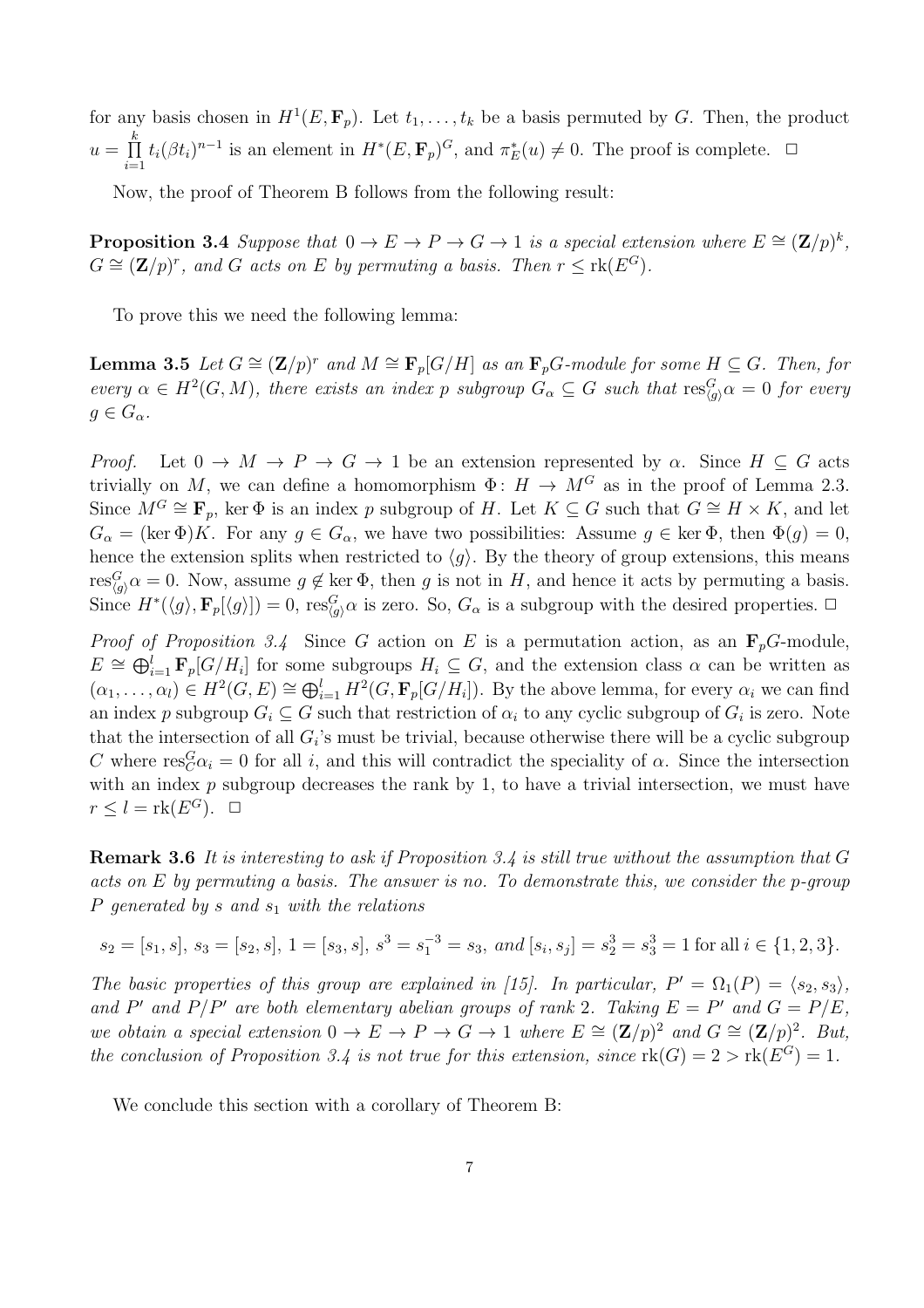**Corollary 3.7** If  $G = (\mathbf{Z}/p)^r$  acts freely on a finite dimensional CW-complex  $X \simeq \prod_k$ k  $L_p^{2n-1}$ where n is not a pth power, then  $r \leq \dim_{\mathbf{F}_p} H_1(X, \mathbf{F}_p)^G$ .

Proof. This follows from Lemma 2.2 and Theorem B.

## 4 Proof of Theorem C

We start with a lemma:

**Lemma 4.1** If G acts freely on a finite dimensional CW-complex  $X \simeq L_p^{2n_1-1} \times \ldots \times L_p^{2n_k-1}$ with a trivial action on homology, then the associated extension  $0 \to \pi_1(X, x_o) \to \pi_1(X/G, \bar{x}_o) \to$  $G \rightarrow 1$  is special.

Proof. In the case of trivial action on homology, one can easily modify the proof of Proposition 3.2 so that it works for products of different dimensional lens spaces.  $\Box$ 

Now, we are ready to prove Theorem C.

*Proof of Theorem C* : ( $\Rightarrow$ ) Let G be a p-group acting freely on  $X \simeq L_p^{2n_1-1} \times \ldots \times L_p^{2n_k-1}$ with trivial action on homology. Let  $E = \pi_1(X, x_o)$  and  $P = \pi_1(X/G, \bar{x}_o)$ . By the above lemma, the associated extension  $0 \to E \to P \to G \to 1$  is special. This implies that elements of order p in P are included in E. So,  $E = \Omega_1(P) = \langle g \in P | g^p = 1 \rangle$ . Note also that E is a central subgroup of P because the action of G on homology is trivial. So, P is p-central with  $G \cong P/\Omega_1(P)$ , i.e. G has the  $\Omega$ -extension property (see the introduction for definition). The inequality rk(G)  $\leq k$ follows from Proposition 2.3 or Proposition 3.4.

(←) Assume that G is a p-group with  $rk(G) \leq k$ , and it has the  $\Omega$ -extension property. Then, there is a *p*-central *p*-group P such that  $G \cong P/\Omega_1(P)$ , and moreover, we can assume that  $rk(P) = rk(G)$  (See Proposition 4.1 (d) and Remark 5.3 in [16]). Let  $E = \Omega_1(P)$  and  $t = rk(E)$ . Choose a set of generators  $e_1, \ldots, e_t$  for E, and let  $H_j$  be the subgroup generated by  $e_i$ 's with  $i \neq j$ . For each i,  $H_i$  is central in P, and  $e_i$  is central in  $P/H_i$ . Take the regular complex representation of  $\langle e_i \rangle$  and induce it to  $P/H_i$ . The resulting representation is a linear action on |G| dimensional complex vector space. Let  $S(i)$  be the unit sphere of the underlying  $2|G|$ dimensional Euclidean space. Then, P acts on  $S(i)$  through the quotient map  $P \to P/H_i$ , and it is easy to see that every element in the difference set  $E - H_i$  acts freely on  $S(i)$ .

Now, consider the diagonal action of P on the product  $X = S(1) \times \ldots \times S(t)$ . Since the difference sets  $E - H_i$ 's cover E, the elements of E act on the product without fixed points. Note that any element in  $P$  has a power that lies in  $E$ . So, the elements of  $P$  cannot have fixed points either; hence P acts freely on X. Consider the induced free action of  $G \cong P/E$  on  $X/E$ . It is easy to see that  $X/E \simeq (L_p^{2n-1})^t$  with  $n = |G|$  and  $t \leq k$ . By adding more lens spaces (with trivial G action) to the product, one gets a free G action on a product of k lens spaces. Clearly, this action induces a trivial action on homology.  $\Box$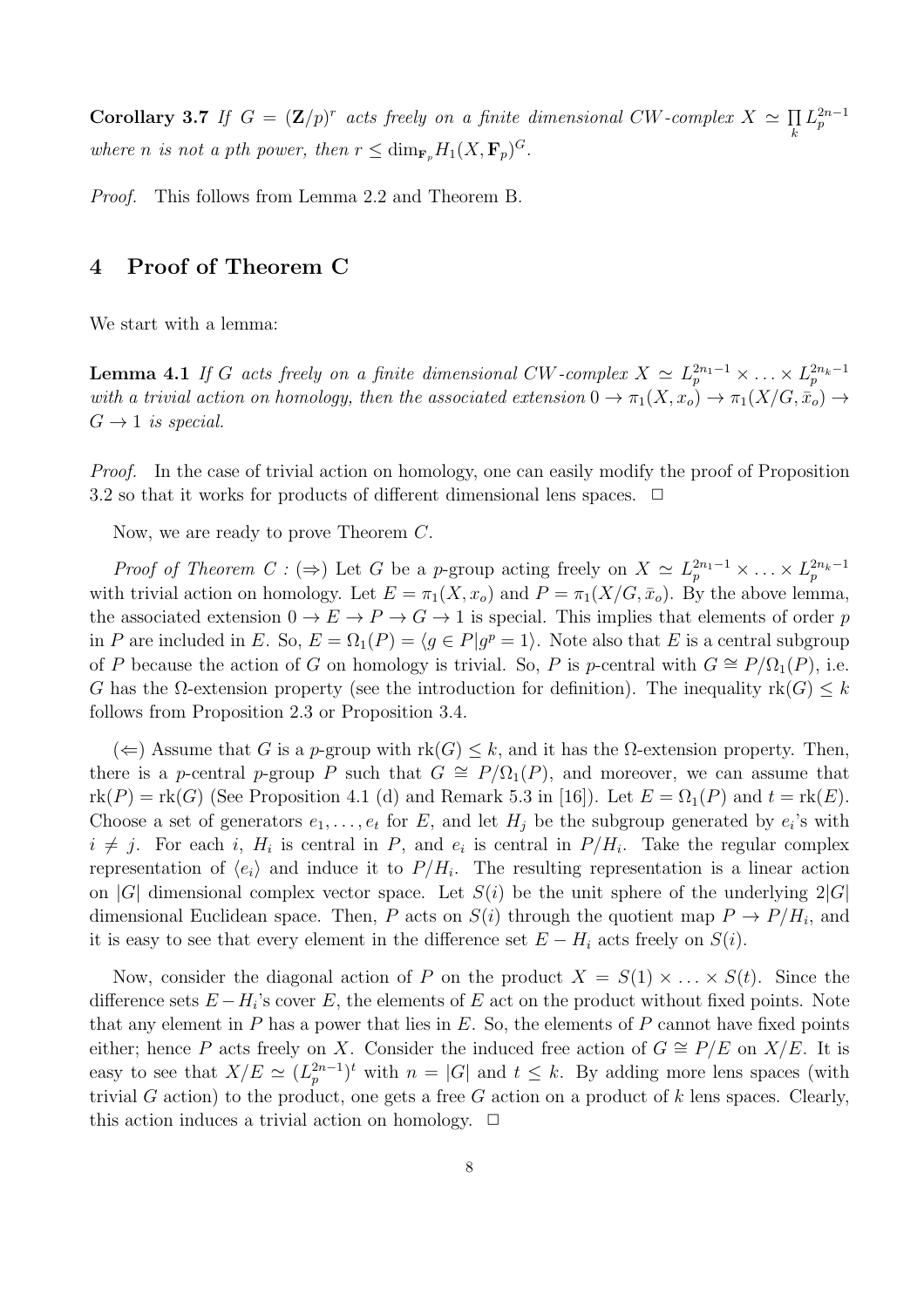Observe that the above construction gives us a free action on a product of equidimensional lens spaces. This leads to the following corollary:

**Corollary 4.2** If a p-group  $G$  acts freely on a product of k lens spaces with a trivial action on homology, then it can act freely on a product of k equidimensional lens spaces with a trivial action on homology.

This is an interesting outcome, since the analogous statement for free actions of  $p$ -groups on products of spheres is not true. To see this, consider the non-abelian p-group G of order  $p^3$  and exponent p. G. Lewis [12] and K. Alzubaidy [7] showed that G cannot act freely on  $S<sup>n</sup> \times S<sup>n</sup>$  for any n. On the other hand, a recent result of A. Adem and J. Smith  $[2]$  shows that G acts freely on a finite complex homotopy equivalent to a product of two spheres.

## 5 Yagita's Invariant

In this section we will study Yagita's invariant, and its relations to group extensions. Yagita invariant in mod  $p$  coefficients is defined as follows:

Let G be a finite group. For any imbedding  $i: \mathbf{Z}/p \hookrightarrow G$ , there exists a maximum number m such that the image under restriction  $i^*: H^*(G, \mathbf{F}_p)/\sqrt{0} \to H^*(\mathbf{Z}/p, \mathbf{F}_p)/\sqrt{0}$  is contained in  $\mathbf{F}_p[u^m]$ , where u is a generator of  $H^2(\mathbf{Z}/p,\mathbf{F}_p)$ . The Yagita invariant of G is defined as the least common multiple of the values 2m for all inclusions  $\mathbf{Z}/p \hookrightarrow G$ , and it is denoted by po $(G, \mathbf{Z}/p)$ . The following are the known properties of  $p_0(G, \mathbf{Z}/p)$  (See [18] for proofs):

i) If G is abelian, then  $po(G, \mathbf{Z}/p) = 2$ .

- *ii*) If G is a p-group, then  $po(G, \mathbf{Z}/p) = 2p^s$  for some  $s \geq 0$ .
- *iii*) If  $H \subseteq G$ , then po $(H, \mathbf{Z}/p)$  divides po $(G, \mathbf{Z}/p)$ .

By computing the Yagita invariant of minimal nonabelian groups, Yagita proved the following:

**Proposition 5.1 (Yagita)** If G is a p-group which contains an order p element outside the center, then  $2p$  divides  $\text{po}(G, \mathbf{Z}/p)$ .

This shows that p-groups with  $po(G, \mathbf{Z}/p) = 2$  must be p-central, but the converse is not true in general. Being a stronger condition, Ω-extension property provides a characterization for *p*-groups with po  $(G, \mathbf{Z}/p) = 2$ . We prove the following:

**Proposition 5.2** Let G be a p-group. Then, G has the  $\Omega$ -extension property if and only if the Yagita invariant of G in mod p coefficients is 2.

For the proof of this proposition, we need the following lemma: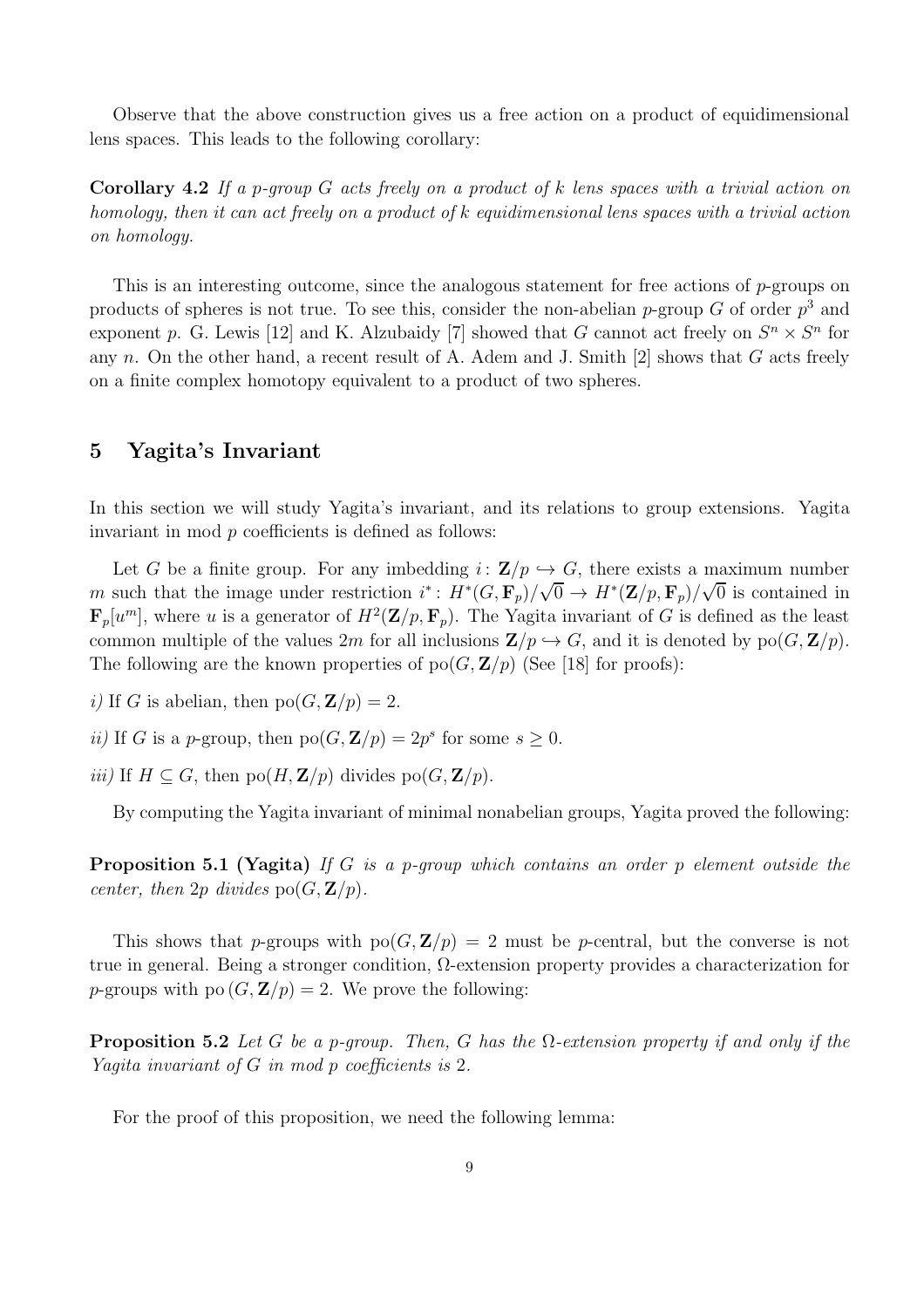**Lemma 5.3** Let G be a p-group and let  $q$  be a central element of order  $p$  in  $G$ . Suppose that

$$
\operatorname{res}_{\langle g \rangle}^G: H^2(G, \mathbf{F}_p) \to H^2(\langle g \rangle, \mathbf{F}_p)
$$

is a zero map, then 2p divides  $\text{po}(G, \mathbf{Z}/p)$ .

Proof. Consider the Hochschild-Serre spectral sequence

$$
H^*(G/\langle g \rangle, H^*(\langle g \rangle, \mathbf{F}_p)) \Rightarrow H^*(G, \mathbf{F}_p)
$$

associated to the extension  $1 \to \langle g \rangle \to G \to G/\langle g \rangle \to 1$ . Let  $u \in H^2(\langle g \rangle, \mathbf{F}_p)$  be a nonzero class. Since  $res_{\langle g \rangle}^G$  is a zero map on dimension two,  $d_3(u) \neq 0$ . Then, for all  $u^m$  where p does not divide  $m, d_3(u^m) = md_3(u)u^{m-1} \neq 0$ . This implies that  $\text{im}\{\text{res}_{\langle g \rangle}^G: H^*(G, \mathbf{F}_p) \to H^*(\langle g \rangle, \mathbf{F}_p)\}\$ is in  $\mathbf{F}_p[u^p]$ . Hence, 2p divides po $(G, \mathbf{Z}/p)$ .  $\Box$ 

*Proof of Proposition 5.2 :* ( $\Rightarrow$ ) Assume that G has the  $\Omega$ -extension property, then G fits into a central extension

$$
0 \to E \to P \to G \to 1
$$
 (\*)

where E is the maximal elementary abelian subgroup of p-central group P. Let  $\alpha \in H^2(G, E)$ be the class representing this extension. Since for any element  $g \in G$  of order p, the restriction of (\*) to the cyclic subgroup generated by g does not split,  $res_{g}^{G} \alpha$  cannot be zero. Hence,  $po(G, \mathbf{Z}/p) = 2.$ 

(←) Assume G is a p-group with  $po(G, \mathbf{Z}/p) = 2$ . By Proposition 5.1, G is p-central, i.e. every element of order p in G is central. Let  $g \in G$  be an element of order p. Since  $\text{po}(G, \mathbf{Z}/p) = 2$ and g is central, we can apply Lemma 5.3, and obtain that  $\text{res}_{\langle g \rangle}^G : H^2(G, \mathbf{F}_p) \to H^2(\langle g \rangle, \mathbf{F}_p)$  is a nonzero map. Let  $x_g \in H^2(G, \mathbf{F}_p)$  be an element such that  $res_{\langle g \rangle}^G x_g \neq 0$ . Let  $\alpha \in H^2(G, (\mathbf{Z}/p)^t)$ be the *t*-tuple of elements  $x_g$  for each  $g \in G$  of order p, and let  $1 \to (\mathbf{Z}/p)^t \to P \to G \to 1$  be an extension corresponding to the class  $\alpha$ . Since  $(\mathbf{Z}/p)^t$  was taken as a trivial G-module, this extension is central. Moreover, it is special because  $res_{\langle g \rangle}^G \alpha \neq 0$ . This implies that P is p-central with  $\Omega_1(P) = (\mathbf{Z}/p)^t$ . Hence, G has the  $\Omega$ -extension property.  $\Box$ 

We have the following immediate corollary to Proposition 5.2:

**Corollary 5.4** A p-group G can act freely on a product of k lens spaces with a trivial action on homology if and only if  $rk(G) \leq k$  and  $po(G, \mathbf{Z}/p) = 2$ .

## 6 Free actions of  $p$ -groups on products of spheres

The main question that we are interested is the following:

**Question 6.1** Is there a non-abelian p-group of rank r and exponent p which can act freely on a product of r equidimensional spheres?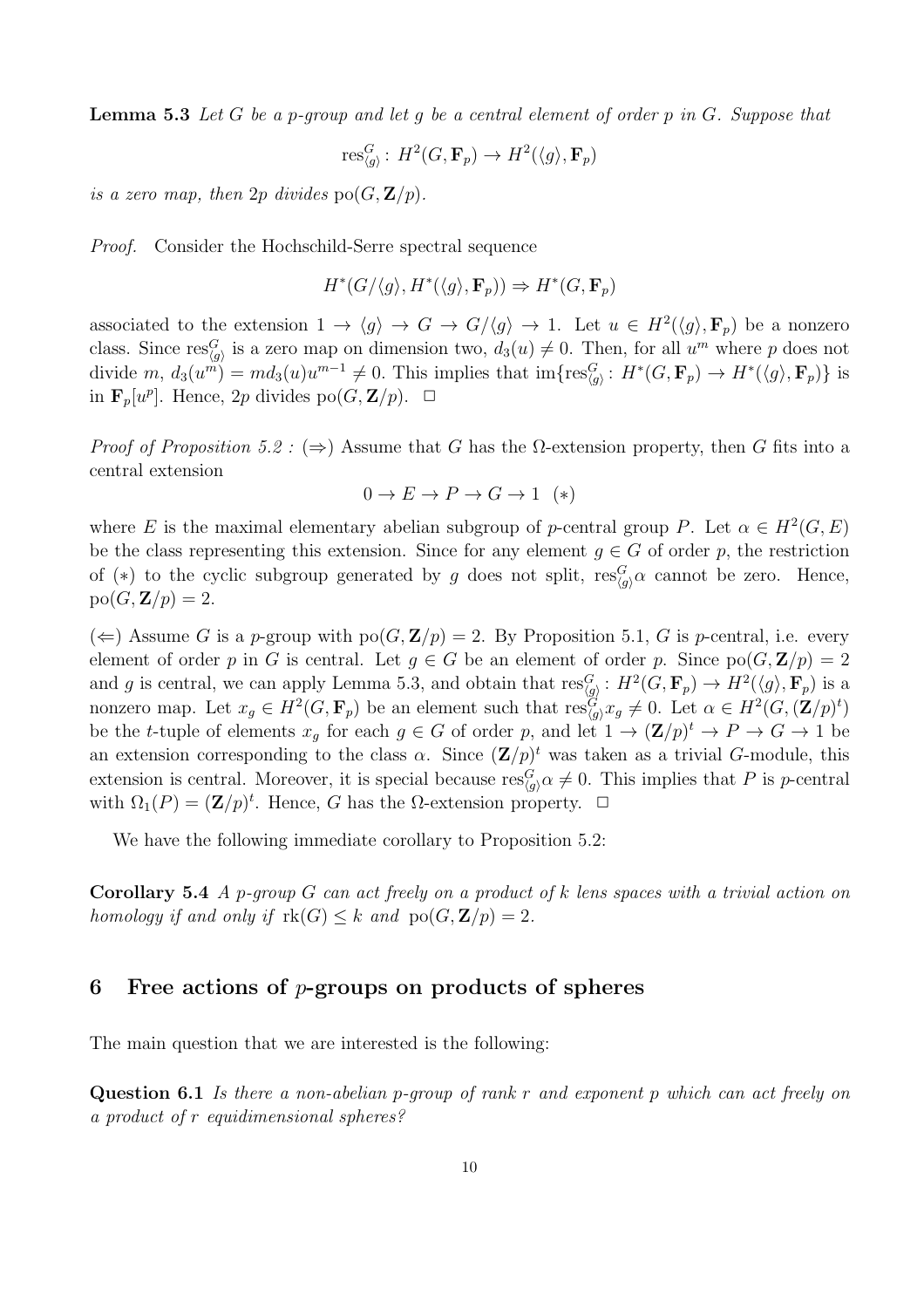In particular we will consider the extra-special  $p$ -groups of exponent  $p$ . The smallest such group is  $G_{p^3}$ , the nonabelian p-group of order  $p^3$  and exponent p.  $G_{p^3}$  has rank 2, but by the results of G. Lewis [12] and K. Alzubaidy [7] we know:

# **Theorem 6.2 (Lewis, Alzubaidy)**  $G_{p^3}$  cannot act freely on  $S^n \times S^n$  for any n.

Although there is little evidence, one may try to show that the other extra-special  $p$  groups of exponent p can not act freely on  $(S<sup>n</sup>)<sup>r</sup>$  where r is the rank of the group. As a preliminary study, we find restrictions on the the orbit spaces of such actions using the results of the previous sections.

**Proposition 6.3** Assume p is an odd prime such that  $p > 3$ . Let G be a p-group of rank r and  $G_r$  be the subgroup generated by centralizers of elementary abelian subgroups of rank  $r$ . If  $G$  acts freely on  $X \simeq (S^n)^r$ , then  $G_r$  acts trivially on homology. In particular, if G is an extra-special p-group of exponent p, or G is p-group where  $H^*(G)$  is Cohen-Macaulay then G acts trivially on homology.

*Proof.* Let  $E \subseteq G$  be a elementary abelian subgroup of rank r. Since E acts freely on X, by a result of Adem and Browder [4], we have

$$
r = \mathrm{rk}(E) \le \mathrm{dim}_{\mathbf{F}_p} H_n(X, \mathbf{F}_p)^E + \frac{1}{p-2} \Big( \mathrm{dim}_{\mathbf{F}_p} H_n(X, \mathbf{F}_p) - \mathrm{dim}_{\mathbf{F}_p} H_n(X, \mathbf{F}_p)^E \Big).
$$

Since the dimension of  $H_n(X, \mathbf{F}_p)$  is also r, for the inequality to hold, E must act trivially on  $H_n(X, \mathbf{F}_p)$ . When the action on homology is trivial we have the following exact sequence associated to a free action on  $X$ :

$$
0 \to H^n(X, \mathbf{F}_p) \xrightarrow{d_{n+1}} H^{n+1}(E, \mathbf{F}_p) \longrightarrow H^{n+1}(X/E, \mathbf{F}_p).
$$

Since the maps of this sequence are  $G$  maps, any element acting trivially on  $E$  should act trivially on the homology of X. Therefore the centralizers of E, and hence  $G_r$  acts trivially on  $H_n(X, \mathbf{F}_p)$ . The last statement of the proposition follows from the fact that for the groups given,  $G = G_r$  $(See [8])$ .  $\Box$ 

**Proposition 6.4** Let G be a p-group of rank r with  $p > 3$ . If G acts freely on  $X \simeq (S^{2n-1})^r$ such that  $X/E \simeq \prod_r$  $\prod_{r} L_{p}^{2n-1}$  for some  $E \cong (\mathbf{Z}/p)^{r} \subseteq G$ , then E is the unique elementary abelian subgroup of rank r.

*Proof.* Let N be the normalizer of E in  $G_r$ . Applying proposition 2.1 to the  $N/E$  action on  $X/E \simeq \prod_r$  $\prod_{r} L_p^{2n-1}$ , we obtain that as an  $\mathbf{F}_p(N/E)$ -module,

$$
E = \pi_1(X/E, x_0) \cong H_n(X, \mathbf{F}_p).
$$

On the other hand,  $G_r$  acts trivially on  $H_n(X, \mathbf{F}_p)$  by the above proposition, so N acts trivially on E. This implies that the normalizer of E in  $G_r$  is the same as the centralizer of E in  $G_r$ , but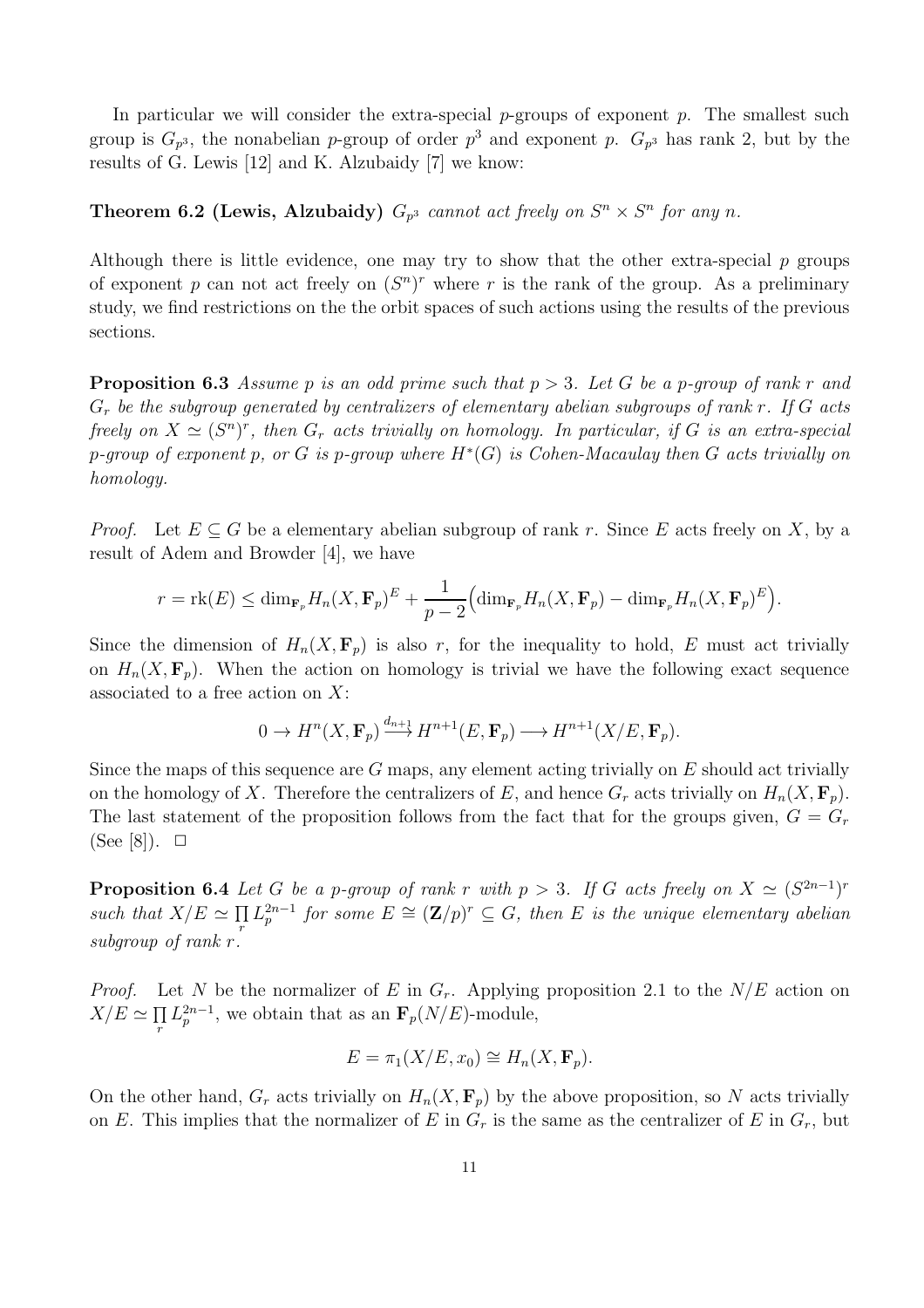in the case of a p-group this is only possible when they both are equal to the entire group  $G_r$ (see Lemma 2.3 in [17]). So, E is central in  $G_r$ , and hence E is the unique elementary abelian subgroup of rank r in  $G$ .  $\Box$ 

From these we conclude:

**Corollary 6.5** If an extra-special p-group G of exponent p acts freely on  $X \simeq (S^n)^{\text{rk}(G)}$ , then G acts trivially on homology, and  $X/E$  is not homotopy equivalent to a product of lens spaces for any maximal elementary abelian subgroup  $E \subseteq G$ .

**Corollary 6.6** For a p-group of rank r with  $p > 3$ , the following are equivalent:

i)  $H^*(G)$  is Cohen-Macaulay and G acts freely on  $X \simeq (S^n)^r$  where  $X/E \simeq \prod_r$  $\prod\limits_{r}L_{p}^{2n-1}$  for some maximal elementary abelian subgroup E,

ii) G is p-central.

Now, we construct some examples:

Example 6.7 This example shows that p-groups which attain free actions as in Proposition 6.4 do not have to be p-central. Let  $G = \langle a, b_1, \ldots, b_p | a^{p^2} = b_i^p = 1, b_i^a = b_{i-1}$  for all  $i > 1, b_1^a = b_p \rangle$ , and let  $X = (S^3)^{p+1}$ . Considering  $S^3 \subseteq \mathbb{C}^2$ , we define a G action on X as follows:

$$
a(x_1, ..., x_p, y) = (x_p, x_1, ..., x_{p-1}, \xi y),
$$
  

$$
b_i(x_1, ..., x_p, y) = (x_1, ..., \sigma x_i, ..., x_p, y)
$$

for all  $i = 1, \ldots, p$  where  $\sigma$  is the pth root of unity and  $\xi$  is the  $p^2$ th root of unity. It is clear from the construction that the action is free and nontrivial on homology and if  $E = \langle a^p, b_1, \ldots, b_p \rangle$ , then  $X/E \simeq (L_p^3)^{p+1}$ . Here  $G_r = E$  and E is the unique maximal elementary abelian subgroup, and it is not central.

Example 6.8 This example shows that the converse of Proposition 6.4 is not true in general. Let  $G = \langle a, b | a^{p^2} = b^p = 1, b^{-1}ab = a^{1+p} \rangle$ . Note that G has a unique maximal elementary abelian subgroup  $E = \langle a^p, b \rangle$ . We claim that G cannot act freely on  $X \simeq S^n \times S^n$  where n is odd, with  $X/E \simeq L_p^n \times L_p^n$ . First observe that if G acts freely on  $S^n \times S^n$ , then because of the Lefschetz fixed-point theorem, it should act trivially on homology. If  $X/E$  is a product of two lens spaces, then G must act trivially on also  $\pi_1(X/E) = E$ . But, G acts nontrivially on E.

Another interesting discussion concerns the dimensions of the spheres in a product which admits a free action of a *p*-group. Yagita showed that if a *p*-group acts freely on  $(S^n)^k$  with a trivial action on homology where  $n+1$  is not divisible by p, then G must be p-central. He proved this by showing that if a *p*-group G acts freely on  $(S<sup>n</sup>)<sup>k</sup>$  with a trivial action on homology, then the Yagita invariant of G must divide  $n + 1$ . The results of the previous section extend Yagita's result to the following: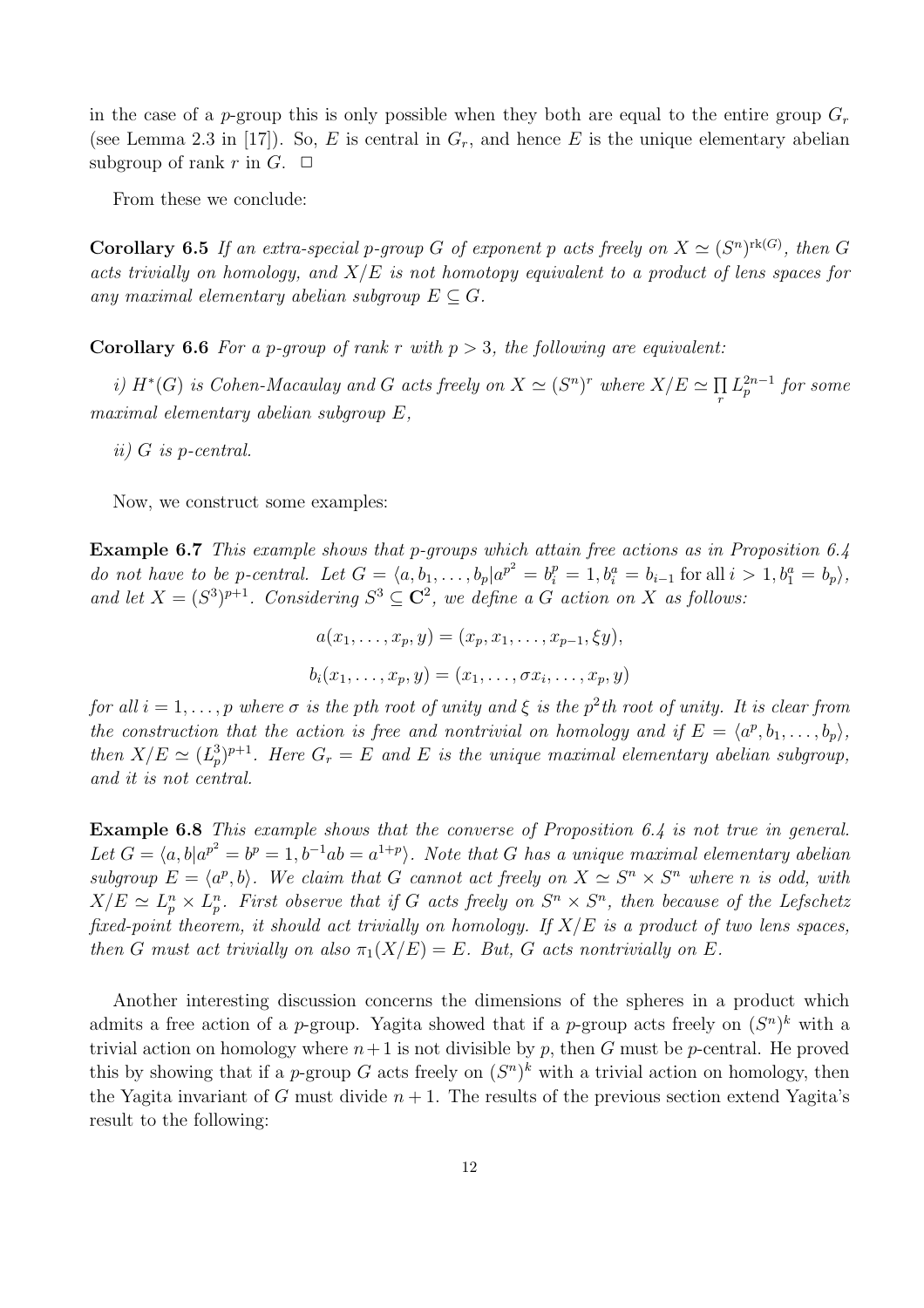**Corollary 6.9** Let p be an odd prime, and n be an integer which is not divisible by p. If a p-group acts freely on  $(S^n)^k$  with a trivial action on homology, then G has the  $\Omega$ -extension property.

This brings us slightly closer to answering the following question:

Question 6.10 Is there a non-abelian p-group which can act freely and homologically trivially on some  $(S^n)^k$  where  $n+1$  is not divisible by  $p^q$ .

Ultimately, the hope is to combine the dimension and rank restrictions in one theory that explains all the *p*-groups which can act freely on  $(S<sup>n</sup>)<sup>r</sup>$  for any given r and n.

## References

- [1] A. Adem,  $\mathbf{Z}/p$  actions on  $(S^n)^k$ , Trans. A.M.S. **300** (1987), 791-809.
- [2] A. Adem and J. Smith, in preparation.
- [3] A. Adem and D.J. Benson, Abelian groups acting on products of spheres, Math. Z. 228 (1998), 705-712.
- [4] A. Adem and W. Browder, The free rank of symmetry on  $(S^n)^k$ , Invent. Math. 92 (1988), 431-440.
- $[5]$  A. Adem and E. Yalçın, On some examples of group actions and group extensions, Journal of Group Theory 2 (1999), 69-79.
- [6] C. Allday, Elementary abelian p-group actions on lens spaces, Topology Hawaii (Honolulu, HI, 1990), 1-11, World Sci. Publishing, River Edge, NJ, 1992.
- [7] K. Alzubaidy, *Free actions of p-groups* ( $p \ge 3$ ) on  $S<sup>n</sup> \times S<sup>n</sup>$ , Glasgow Math. J. **23**, (1982), 97-101.
- [8] J.F. Carlson, Depth and transfer maps in the cohomology of groups, Math. Z. 218, (1995), 461-468.
- [9] G. Carlsson, On the non-existence of free actions of elementary abelian groups on products of spheres, Amer. J. Math. 102 (1980), 1147-1157.
- [10] G. Carlsson, On the rank of abelian groups acting freely on  $(S^n)^k$ , Invent. Math. 69 (1982), 393-400.
- [11] A. Heller, A note on spaces with operations, Ill. J. Math. **3** (1959), 98-100.
- [12] G. Lewis, *Free actions on*  $S^n \times S^n$ , Trans. A.M.S. **132** (1968), 531-540.
- [13] B. Oliver, Free compact group actions on products of spheres, Algebraic Topology, Aarhus 1978, Lecture Notes in Math. 763, Springer-Verlag, 1979, 539-548.